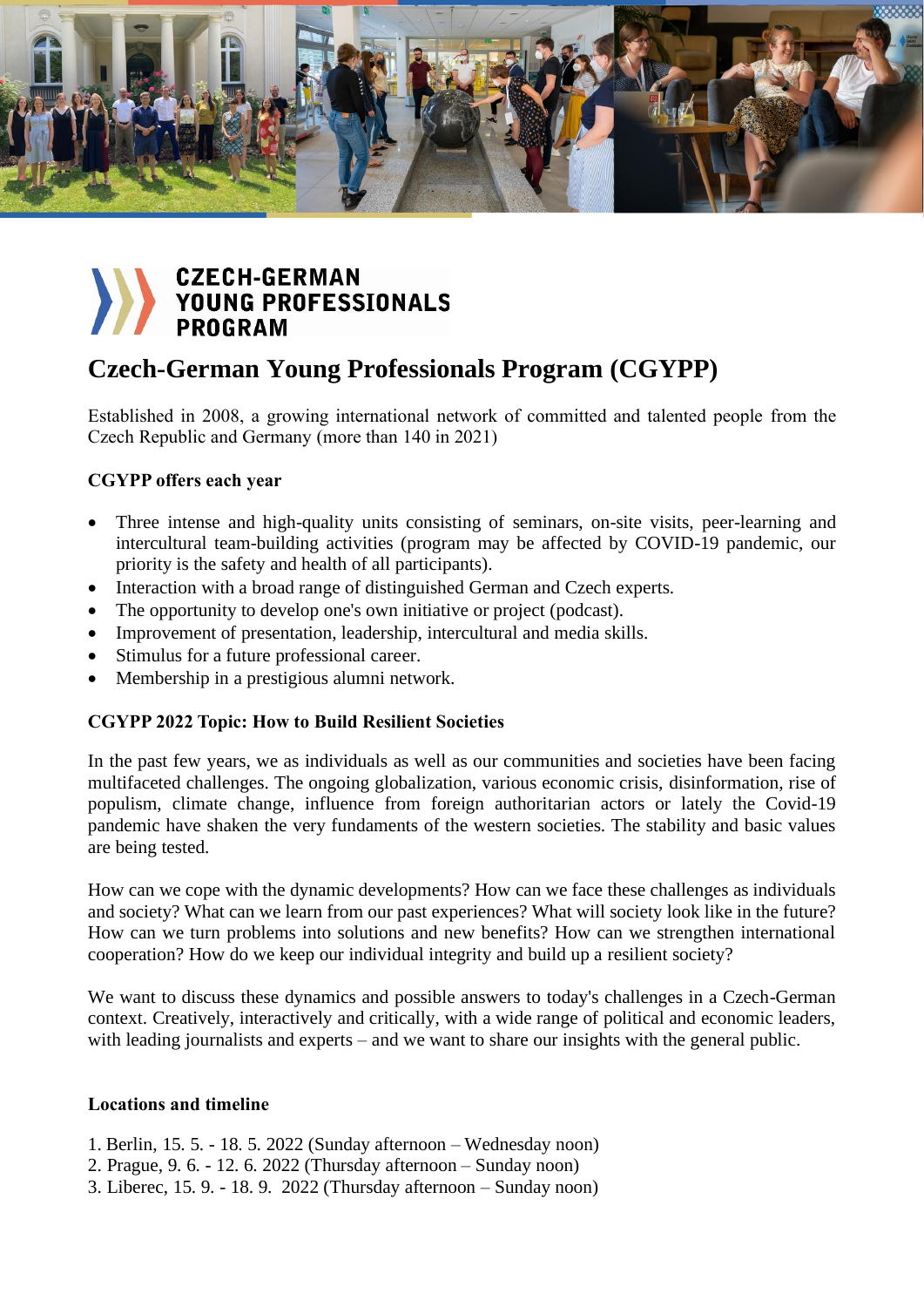

### **Participants**

• Czechs and Germans with open mind-set in the age of 25-40 with varying professional backgrounds (from the fields of academia, business, media, politics, public administration and NGOs)

• Selected 14 young professionals for one programme year become Alumni after full attendance of the three program units

#### **Who can apply:**

• Young professionals with at least 3 years' work experience from the Czech Republic and Germany with strong interest in cross-sector and cross-border cooperation, who speak fluent English.

#### **How to apply:**

To apply go to [https://www.cgypp.eu/join-us/a](https://www.cgypp.eu/join-us/)nd fill in the application form **by March 20,2022**. Please enclose:

- 1) Cover letter in English (2 pages max.)
- 2) CV in English (in tabular form)

#### **Conditions:**

In case of your acceptance, we charge a one-time participation fee of 242 EUR. We cover your program arrangement, travel expenses, accommodation, and board. You are expected to attend all program component units in full. In justified cases (e.g., for employees in non-profit organizations) the participation fee may be reduced. In this case, please contact us by email.

#### **Why is it worth it? Watch [HERE](https://youtu.be/CclYVV7UEGY)**

#### **Contact persons:**

**For Czech candidates:** Michael Murad, [michael.murad@amo.cz,](mailto:michael.murad@amo.cz) Tel.: +420 721 823 366

#### **For German candidates** Julia Aertken, [julia.aertken@eab-berlin.eu,](mailto:julia.aertken@eab-berlin.eu) +49 (0)30 89 59 51 45

**Web and social media:** [www.cgypp.eu](http://www.cgypp.eu/)

<https://www.facebook.com/cgypp.eu> <https://www.instagram.com/cgypp/>

#### **Organizers and partners**

The program has been co-organized by the Czech Association for International Affairs (AMO) and German European Academy Berlin. The program has been initiated and financed by the Czech-German Fund for the Future [www.fondbudoucnosti.cz.](http://www.fondbudoucnosti.cz/) The program has been also supported by the Hanns-Seidel-Stiftung in recent years.